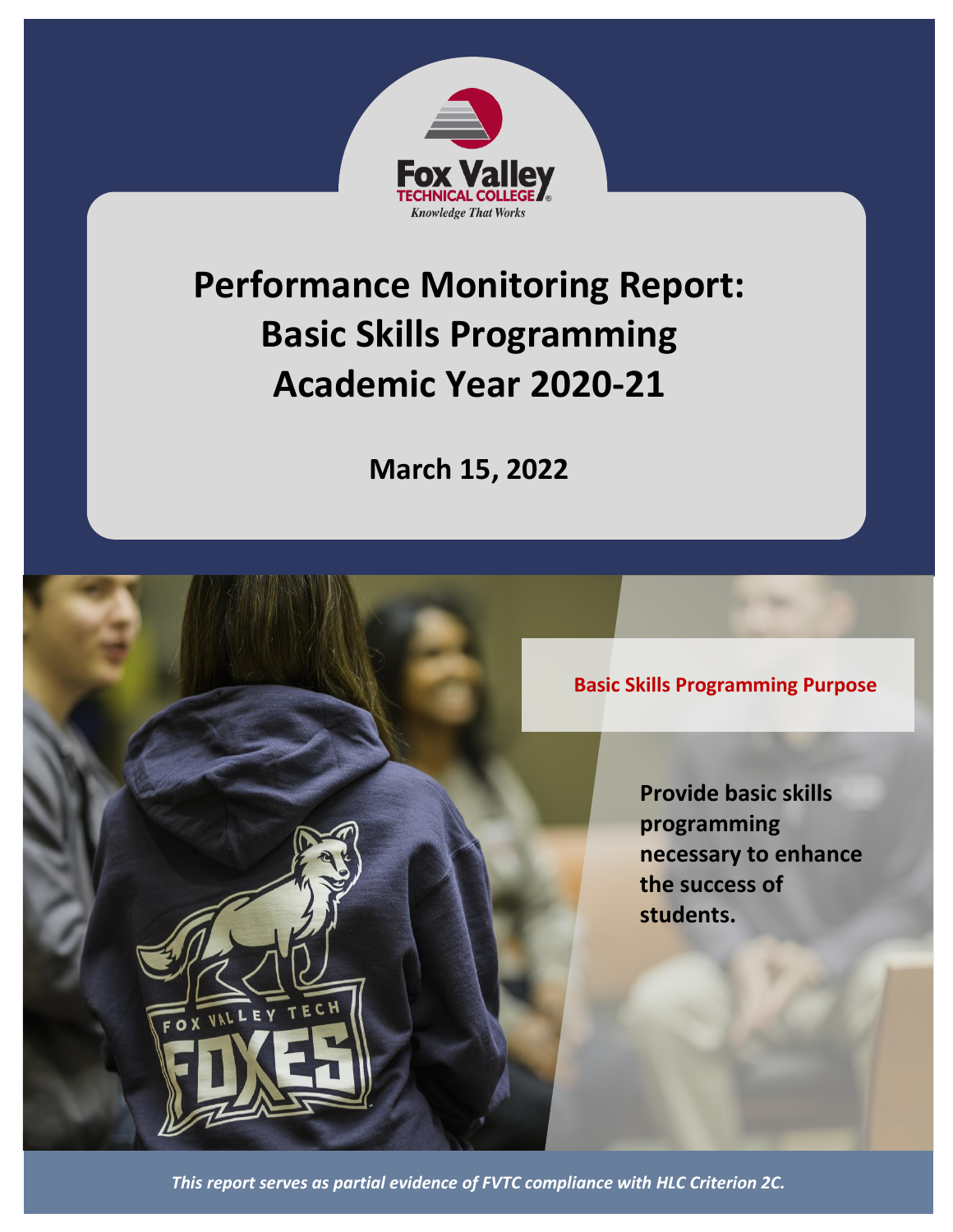## **Overview**

Basic Skills programming, newly referred to as Adult Education (AE) (formerly Adult Basic Education) and English Language Learning (ELL), is primarily designed for out-of-school youth and adult learners. Many basic skills students want to improve their lives and earning capabilities, so they take a first, or next, step toward improving basic language and/or academic skills. AE also serves as a resource for high school age students in need of an alternative educational setting for completing a high school credential. Basic skills students represent a population for Fox Valley Technical College (FVTC) with the potential to transition to FVTC programs. All basic skills classes have little or no cost to students.

# **What We Do**



AE and ELL services are offered at the FVTC Appleton and Oshkosh campuses and at FVTC regional centers. *(Map excerpt from https://dnr.wi.gov/topic/parks/coparks.html)*

AE supports the College and community by providing basic literacy skills, preparation for post-secondary academics, and high school completion options. Historically, AE and ELL classes and learning opportunities were offered primarily via traditional classroom, guided independent study, and some on-line delivery formats. Learnings from the past year have provided the opportunity to expand the variety of teaching modalities. Using the instructional expertise of the AE and ELL faculty, a balanced menu of options including in-person, virtual, and on-line are now offered.

FVTC District communities are home to several immigrants who vary significantly in age, learning styles, education, country of origin, and goals. Many newcomers strive to learn about the American culture and the workplace by attending ELL classes to enhance their daily lives, prepare for programs, improve English skills for current employment, or for professional advancement. ELL instruction covers all aspects of the language: reading, writing, speaking, cultural studies, and digital literacy. These adult students, whose native language is not English, utilize advisors, counselors, and support services offered through FVTC to learn about program options and community resources.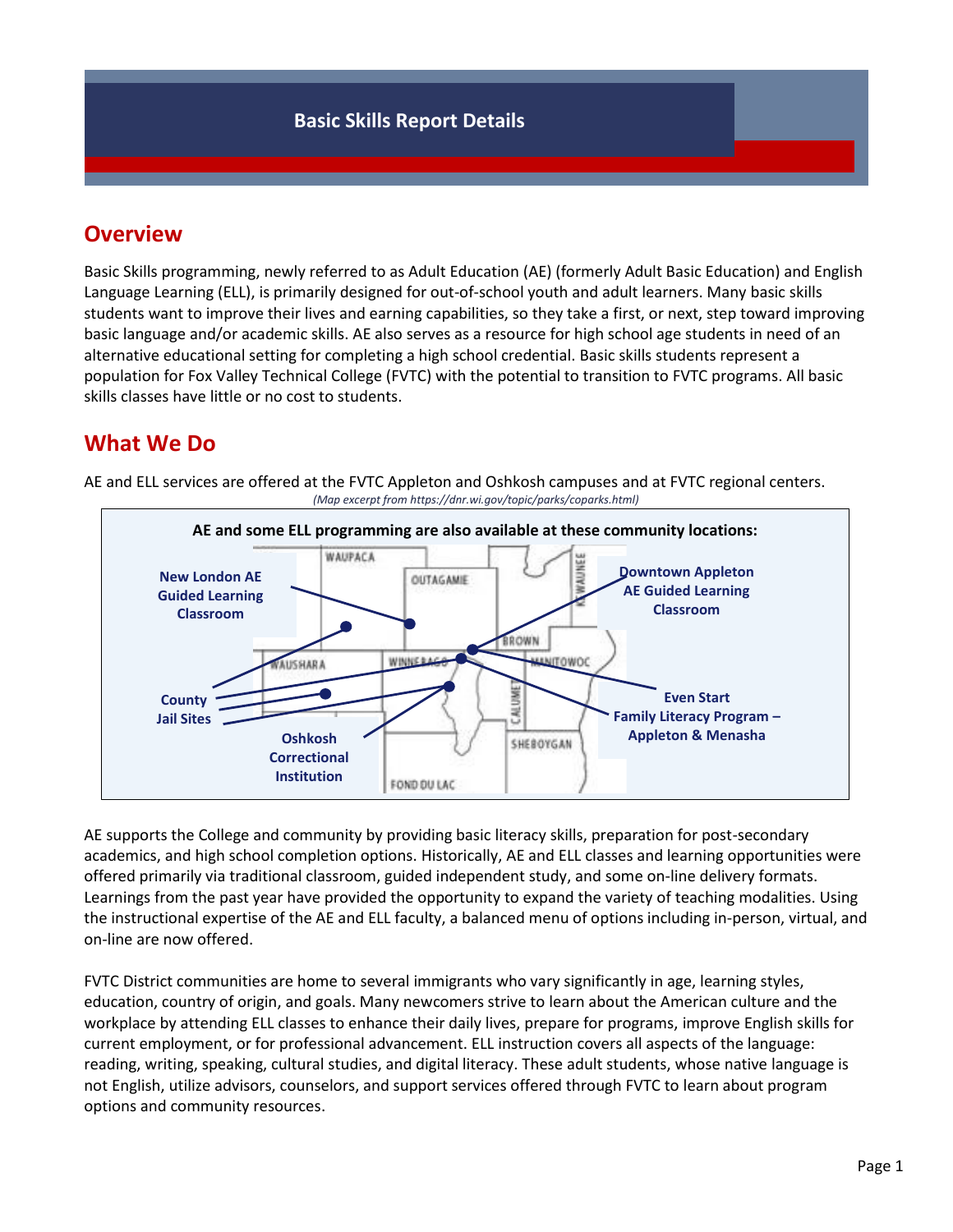The table below describes FVTC Basic Skills programming according to the primary goals of students. These goals include remedial education, high school completion, and transition to FVTC programs. Instructional areas include ELL, English, math, science, reading, social science, health, civics, and career/employment.

| <b>Basic Skills Programming Student Count</b>                        |                                                                                                                                                                                                                                                                               |         |         |         |  |  |
|----------------------------------------------------------------------|-------------------------------------------------------------------------------------------------------------------------------------------------------------------------------------------------------------------------------------------------------------------------------|---------|---------|---------|--|--|
| Helping Youth (age 18 & under) Complete High School - Under Contract |                                                                                                                                                                                                                                                                               | 2018-19 | 2019-20 | 2020-21 |  |  |
| AA<br>Be<br>88<br>88 N                                               | <b>High School Credit Recovery</b><br>Provides credits for classes not completed in high school                                                                                                                                                                               | 5       | 16      | 0       |  |  |
|                                                                      | <b>Alternative High School</b><br>Provides at-risk youth a place to earn high school credit, prepare<br>for his/her high school diploma, or earn an HSED                                                                                                                      | 92      | 93      | 127     |  |  |
| Helping Adults (age 18+) Complete High School                        |                                                                                                                                                                                                                                                                               |         | 2019-20 | 2020-21 |  |  |
|                                                                      | <b>Adult High School</b><br>Provides adults a place to earn high school credit to complete<br>his/her high school diploma                                                                                                                                                     | 11      | 6       | 3       |  |  |
|                                                                      | <b>GED (General Educational Development Certificate)</b><br>Provides test preparation for the four GED tests and the<br><b>Wisconsin Civics Test</b>                                                                                                                          | 250     | 205     | 170     |  |  |
|                                                                      | <b>HSED (High School Equivalency Diploma)</b><br>Provides preparation for the HSED and the Wisconsin Civics Test,<br>employability skills, and health (students choose 1 of 5 options for<br>the HSED)                                                                        | 460     | 423     | 416     |  |  |
| <b>Helping Adults Learn Basic Skills and/or English</b>              |                                                                                                                                                                                                                                                                               | 2018-19 | 2019-20 | 2020-21 |  |  |
|                                                                      | <b>Family Literacy</b><br>Provides programming to parents and pre-school aged children                                                                                                                                                                                        | 70      | 57      | 38      |  |  |
|                                                                      | <b>ELL (English Language Learning)</b><br>Provides skill development in six levels of linguistic proficiency                                                                                                                                                                  | 563     | 567     | 292     |  |  |
|                                                                      | Incarcerated<br>Provides programming to incarcerated individuals                                                                                                                                                                                                              | 597     | 673     | 413     |  |  |
|                                                                      | <b>Enrichment</b><br>Provides opportunities for self-improvement in academic areas                                                                                                                                                                                            | 99      | 127     | 17      |  |  |
| <b>Helping Adults with Post-Secondary Preparation</b>                |                                                                                                                                                                                                                                                                               | 2018-19 | 2019-20 | 2020-21 |  |  |
|                                                                      | <b>Transition Services</b><br>Provides opportunities to transition into Pathway Certificate,<br>Technical Diploma, Associate Degree, and Apprenticeship<br>programs (participant count is the number of new program<br>students each year who transitioned from Basic Skills) | 141     | 126     | 104     |  |  |
|                                                                      | <b>Integrated, Contextualized</b><br>Provides courses taught simultaneously to or integrated with<br>occupational course work                                                                                                                                                 | 85      | 55      | 29      |  |  |
|                                                                      | Pre-Program<br>Provides opportunities to strengthen basic skills prior to General<br><b>Education coursework</b>                                                                                                                                                              | 10      | 52      | 59      |  |  |

*Source: FVTC data warehouse as of 1/11/2022*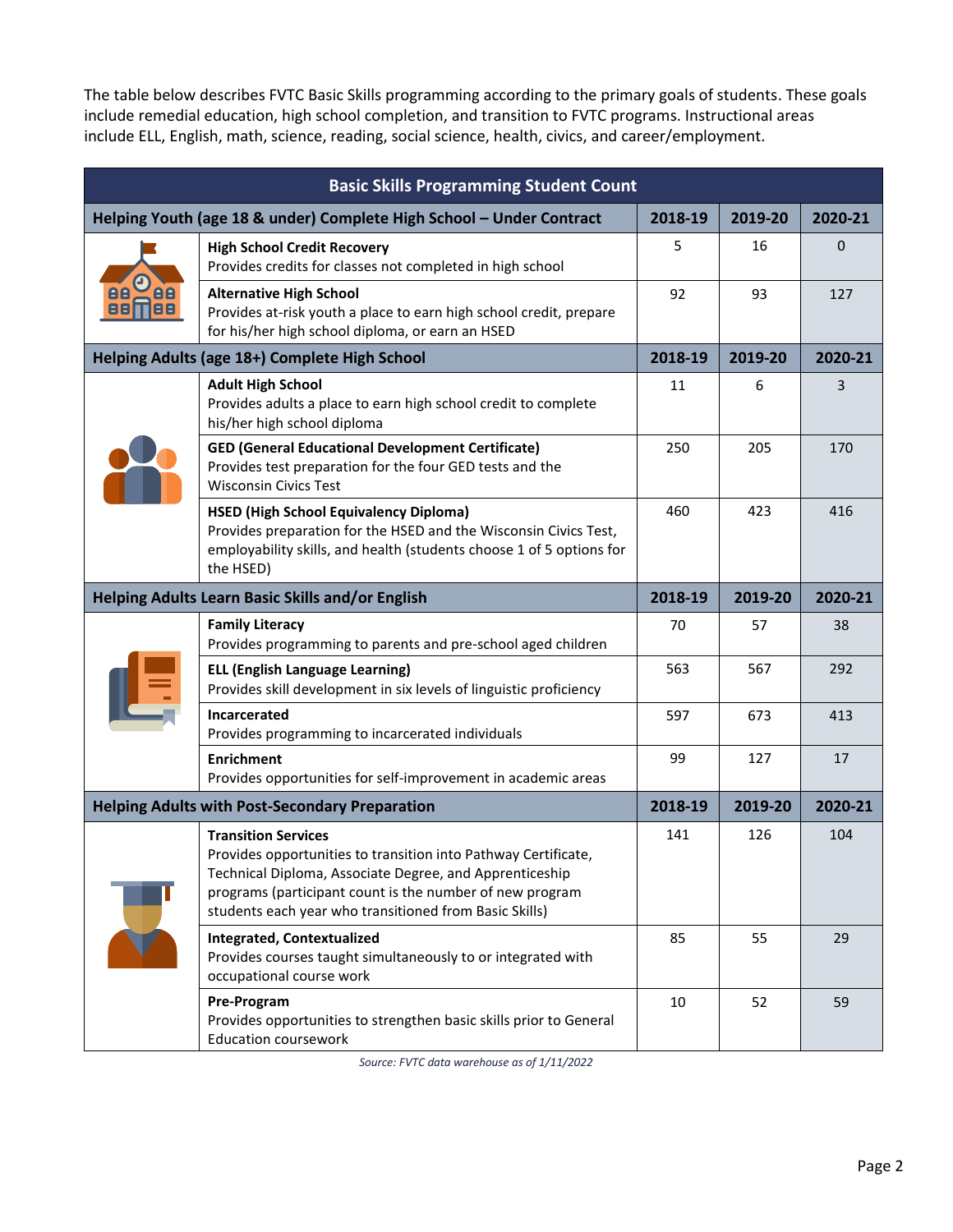### **High School Completion**

The AE program has incorporated several additional options for completing a High School Equivalency Diploma (HSED). Traditionally, the 5.09 utilized 100% AE coursework to fulfill the requirements. GED tests are now a part of both the HSED 5.05 and 5.09 options. Both options are available to students who are at least 18.5 years old.

Students younger than 18.5 years old and still in high school may participate in our Alternative High School program which operates under contract with the high school. Doing so provides them the opportunity to earn a HSED or their high school diploma. Prior to this year, students could not complete their final GED test until the end of the semester in which the student turns 18 years of age. A waiver was granted for the 2020-21 year which repealed the current age restriction. Thus, during this year students have been able to take their last GED test when ready to do so. This change reduced wait times to take the GED tests and ensured students did not disengage while waiting to take their last GED test. (*Note: This became a permanent rule change October 1, 2021*)



### **Transition to Programs**

Many students enter Basic Skills programming with the intent to only complete their high school credential or improve their English skills. Our goal for all basic skills students is to transition them into occupational programming. The increasing demand for trained workers has elevated the emphasis on helping all students recognize the need for some level of post-secondary training to enter occupations that provide sustainable, living wages. Students who faced barriers to finishing high school as teenagers require additional time and resources to prepare for and achieve that credential. Transition activities for AE and ELL students are important to improve students' individual prospects for financial stability and fill the employment needs of our communities. The chart below shows the percentage of adult high school (GED/HSED) completers from FVTC who subsequently enrolled in program-level or occupational adult courses.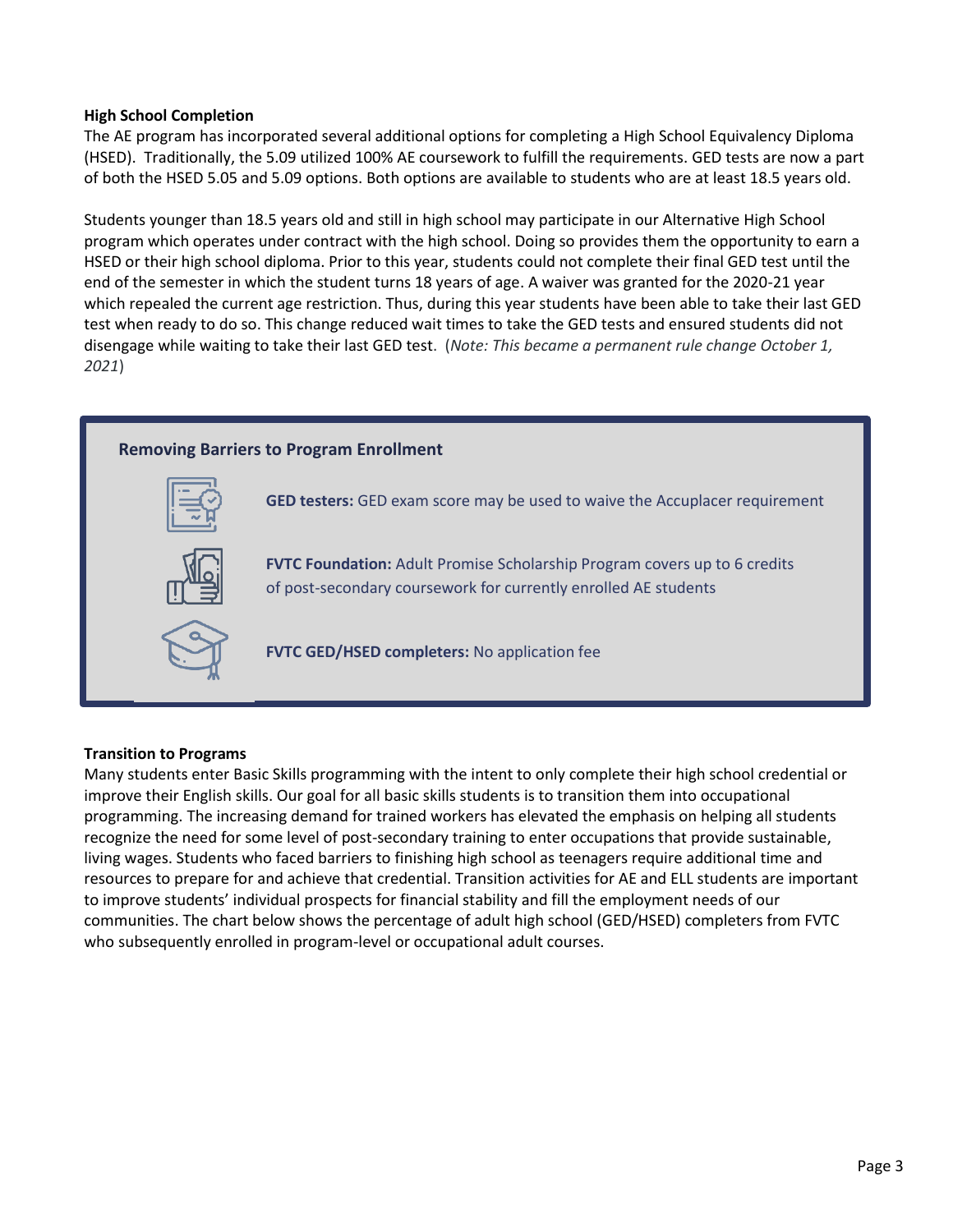

### **GED/HSED Completers Enrolled in Post-Secondary Courses**

In addition to working towards transitioning students who have completed a high school credential, AE continues to offer a "matrix" HSED model. The "matrix" model enrolls students in both high school completion courses and post-secondary courses at the same time. By co-enrolling, students earn credit towards their HSED and college program credential. The objective is to shorten the student's time to high school credential completion and entry into a program/career. To date, twelve programs have partnered with AE to "matrix" 19 courses. In addition, three general education courses have also been matrixed.

### **Specialized Support**

Students who are enrolled in post-secondary programming while completing their high school credential attend the "Hub", a scheduled, instructor-led class where students get individualized educational support to help facilitate educational success. Each student is also provided a "coach" or "mentor" to help navigate the educational and personal barriers that may arise.

### **Contextualized Learning**

Integrated Education and Training (IET) is an instructional approach that provides adult education and literacy activities concurrently

### **2020-21 Highlights**

- Hub students showed a **93%** success rate in their post-secondary courses for Fall 2020 and a **69%** success rate in Spring 2021.
- **30** Hub students enrolled in matrixed coursework plus other post-secondary classes in targeted programs which equates to **32** post-secondary courses.
- To date, **234** students have participated in Hub and **56** students have completed their HSED requirements through the "matrix" model.

and contextually with workforce preparation activities and workforce training for a specific occupation or occupational cluster for the purpose of educational and career advancement. During the 2020-21 academic year, the ELL program continued its partnership with the Culinary Arts and Hospitality program. In total, seventeen students participated in the project with the opportunity to complete from one to five of the program courses. Four students completed all five courses and earned an Introduction to Culinary & Hospitality Careers local certificate.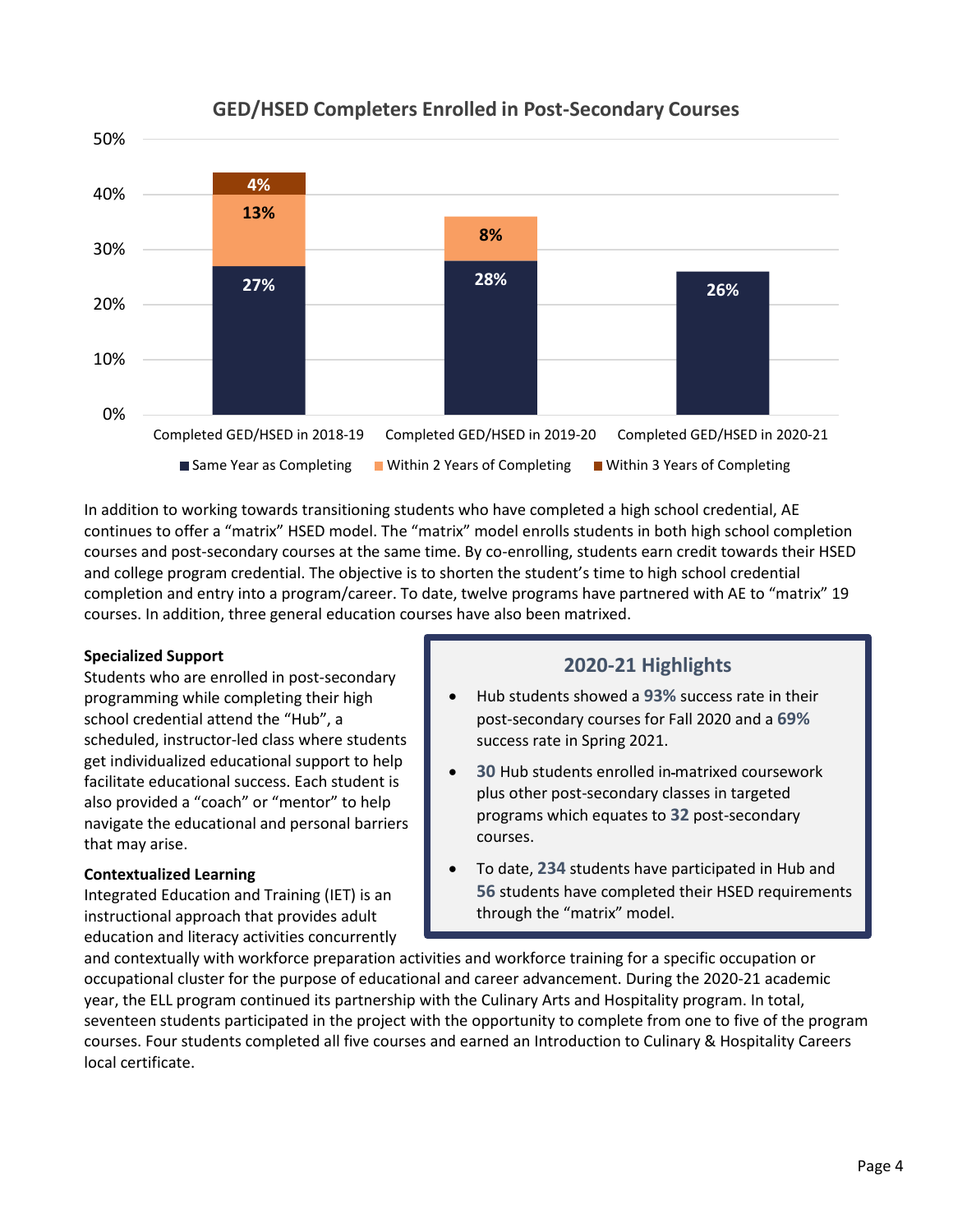### **Focus on Technology**

Adapting to the need for flexibility in learning modalities has resulted in the adoption of new technology and curriculum resources. The ELL program researched several options for computer-based curriculum to be used in 100 % online offerings and hybrid options that blend in-person instruction with remote learning in a virtual modality. The team identified Burlington English (BE) as the top choice. COVID Relief monies were utilized to support this software.

Burlington English is a multilevel and multi-skill program for English language acquisition. It focusses on thematic units and whole language curriculum, meaning it includes vocabulary, listening, speaking, reading, writing, grammar, pronunciation, and English for Specific Careers, across many subjects, conducive to not only language but also culture. Subjects include education, jobs and careers, money, health, housing, government, and law. The purchase of 150 seats enabled us to combine the any time-anywhere access to state-of-the-art online interactive materials with the traditional face-to-face classroom activities.



### **For Whom**

The AE/ELL population is a talent source that could help address many employers' skills gaps now and in the future. Changes in the employment market have resulted in significant numbers of AE and ELL students jumping into the workforce while still needing additional skills training. Decreases in AE/ELL enrollments may be attributed to increased employment opportunities for this population. In addition, the COVID-19 pandemic has changed the landscape for both AE/ELL programming and AE/ELL student lives. For example, the course offerings transitioned to more virtual and online modalities which required students have access to technology and internet at home which was not always readily available. In 2020-21, the number of students working on basic skills at FVTC totaled 1,563 students.

Although we served fewer students this year than previous years, the percentage of students making staterecognized gains has earned FVTC recognition from the WTCS. During this year our AE/ELL program was ranked in the top quartile of all Adult Education and Family Literacy Act (AEFLA) grant providers in Wisconsin by achieving their grant performance targets. WTCS commended us for "a stellar year of innovation that has ensured adult education and English language learning services are provided to our state's most vulnerable populations" and noted our "contribution not only supports the advanced economic mobility of Fox Valley's adult education and English language learning students, but also significantly impacts the collective success of Wisconsin AEFLA."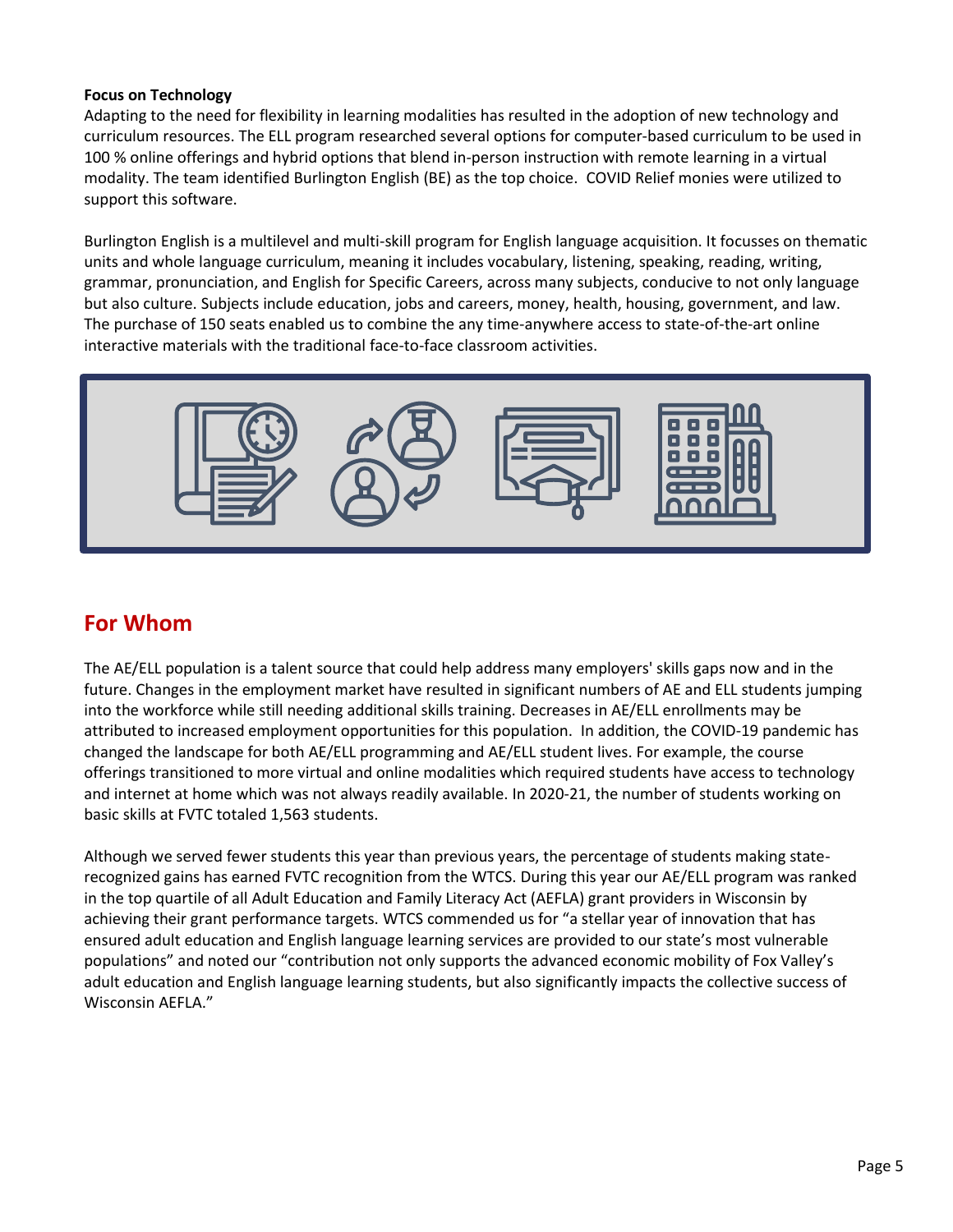

*Source: FVTC data warehouse as of 1/11/2022*

The table below shows Basic Skills student counts by location. The dramatic increase of students in online courses includes both synchronous (virtual) and asynchronous (online) delivery modalities and coincides with decreases for in-person enrollments at each site. During 2020-21, all ELL courses were offered solely in the virtual format. The AE offerings were a blend of in-person and online. Learning about and taking advantage of advances in educational technology has allowed us to reach students where they are. The synchronous virtual learning modality has removed the barrier of transportation for our students. The asynchronous online modality has helped lessen the barrier of providing childcare.

| <b>FVIC DASIC SKIIIS SUGGETILS DY LOCALION</b> |         |         |         |  |  |  |
|------------------------------------------------|---------|---------|---------|--|--|--|
| Location                                       | 2018-19 | 2019-20 | 2020-21 |  |  |  |
| Appleton                                       | 891     | 943     | 362     |  |  |  |
| Chilton                                        | 56      | 42      | 27      |  |  |  |
| Clintonville                                   | 77      | 66      | 34      |  |  |  |
| Oshkosh                                        | 862     | 852     | 554     |  |  |  |
| Waupaca                                        | 63      | 103     | 27      |  |  |  |
| Wautoma                                        | 116     | 99      | 21      |  |  |  |
| <b>Online Courses</b>                          | 96      | 219     | 957     |  |  |  |

### **FVTC Basic Skills Students by Location**

*Source: FVTC Data Warehouse as of 1/11/2022*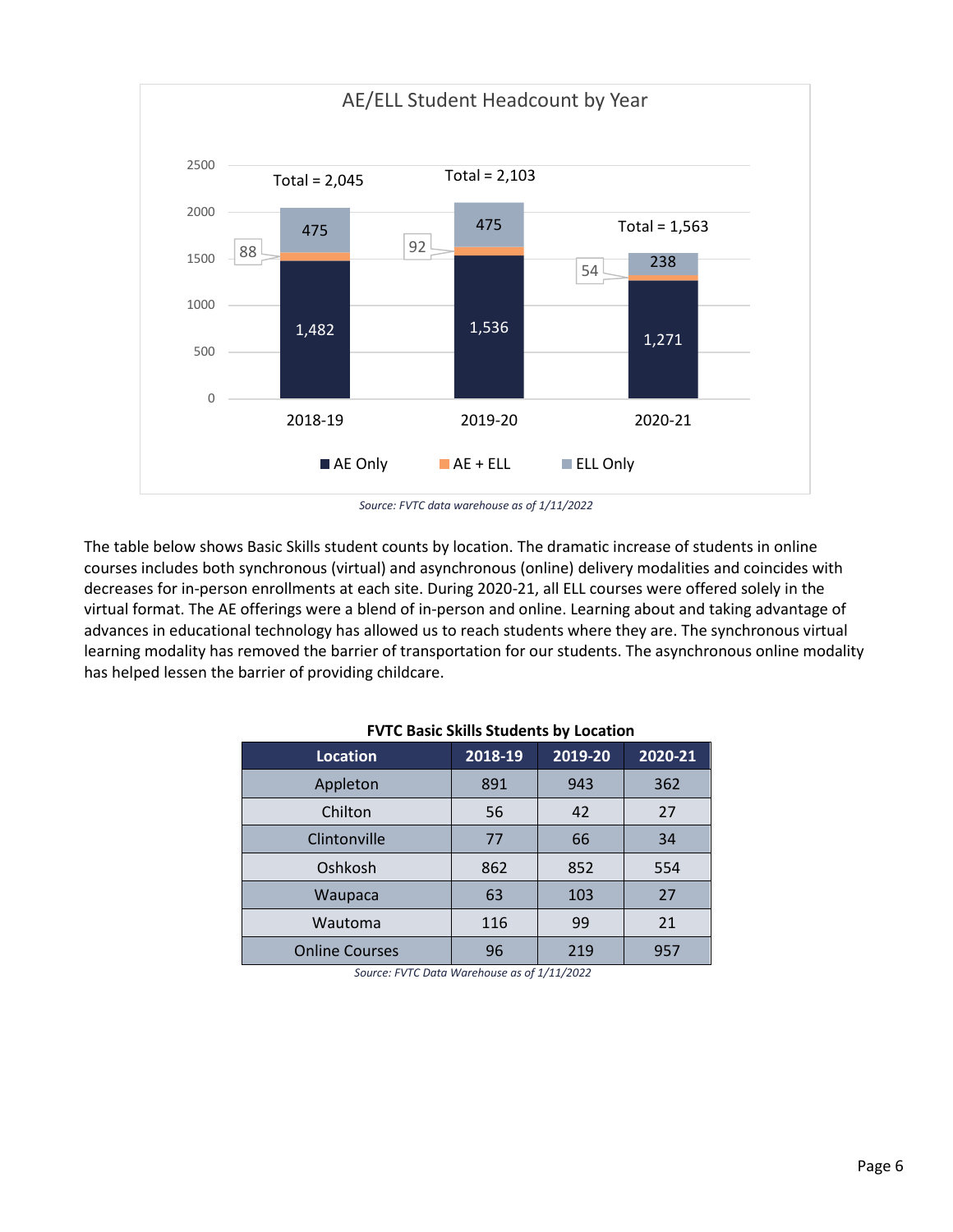### **Family Literacy**

AE and ELL have partnered with two K-12 school districts, Appleton Area School District and Menasha Joint School District, to provide a two-generational program called Family Literacy. The adult students learn English or increase academic skills while their children are in Early Childhood programming in the room next door. Despite limitations for enrolling families as a result of staffing shortages, particularly in the early childhood room, demand for the programming continues and a waiting list is in effect. The Family Literacy offerings were all virtual in the fall and began some in-person offering in the spring.

#### **County Jails**

County jail students primarily attend for enrichment or GED/HSED preparation. Since jail students may be moved to another facility or released quickly, these students are not able to attend for long periods of time. Reduced enrollments reflect the safety procedures restricting access to the jails during COVID. The grant funding for this programming has been used to update curriculum and develop technology solutions to better serve this population moving forward.

#### **Education and Redirection Now (EARN)**

The EARN program is a diversion project to facilitate education, career exploration, and other success strategy discussions for low level offenders. EARN is a joint project with the Winnebago County District Attorney's Office. Limited in-person opportunities during COVID reduced the participation in this program by more than half. The program continues to be an option offered by the District Attorney's office.

### **At What Cost**

Instructional costs for AE/ELL students are funded through contracting, grants, and district funds. Contract revenue increased due to the addition of Alternative High School at Wautoma and an expansion of Alternative High School in Oshkosh. WTCS 2020-21 grant funding decreased due to a non-renewed WTCS Consortium Grant. Some grants require the district to provide a percentage of funds (cash match) to support the total project costs. As such, District funding has been a significant funding source for AE and ELL programming. Given the decrease in AE/ELL enrollments during the 2020-21 academic year, a reduction in faculty will impact our offerings in future.



*Source: FVTC Financial Services*